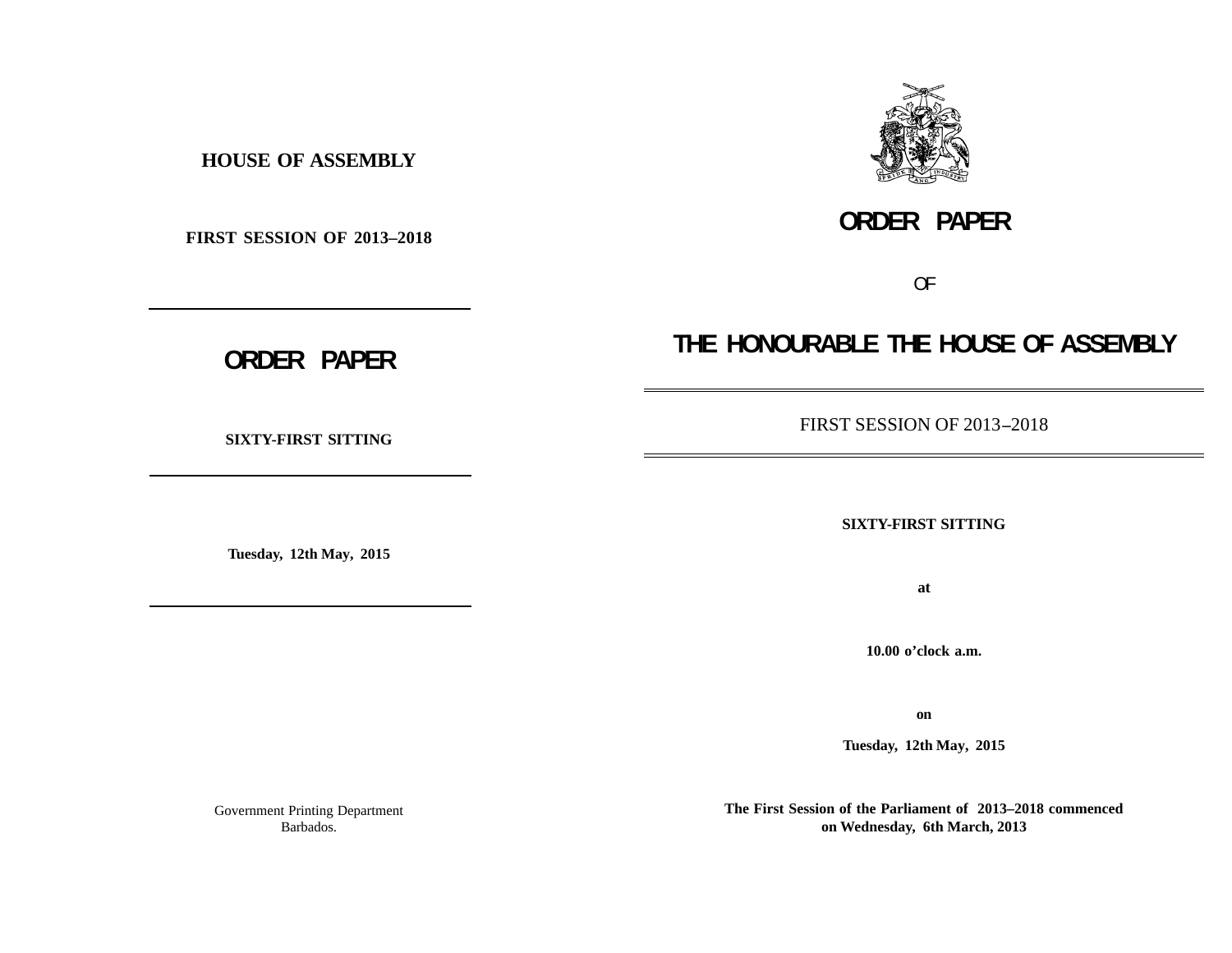# **MANAGEMENT COMMISSION OF PARLIAMENT**

*(Parliament (Administration) Act, Cap. 10 -- Section 3(4) and First Schedule)*

*The following are ex officio Members of the Commission:*

*His Honour M. A. Carrington (Chairman), Hon. F. J. Stuart, Q.C., Hon. J. D. E. Boyce and Hon. Miss M. A. Mottley, Q.C.*

*Section 3(4) of the Parliament (Administration) Act, Cap. 10.*

*The following are appointed Members of the Commission:*

*Hon. R. D. Jones, Her Honour Mrs. M-J. M. Thompson, Hon. M. A. Lashley and Mr. D. D. Marshall, Q.C.*

*Appointed on 6th March, 2013.*

#### **SESSIONAL SELECT COMMITTEES**

#### COMMITTEE OF PRIVILEGES

To consider and report to the Honourable the House of Assembly on all matters which involve the privileges of the Honourable the House of Assembly.

The Members of the Committee are:

*His Honour M. A. Carrington (Chairman), Hon. A. D. Brathwaite, Q.C., Dr. the Hon. D. C. Estwick, Her Honour Mrs. M-J. M. Thompson, Mr. R. St. C. Toppin, Miss S. J. O. Bradshaw and Mr. T. A. Prescod.*

*Appointed on 6th March, 2013.*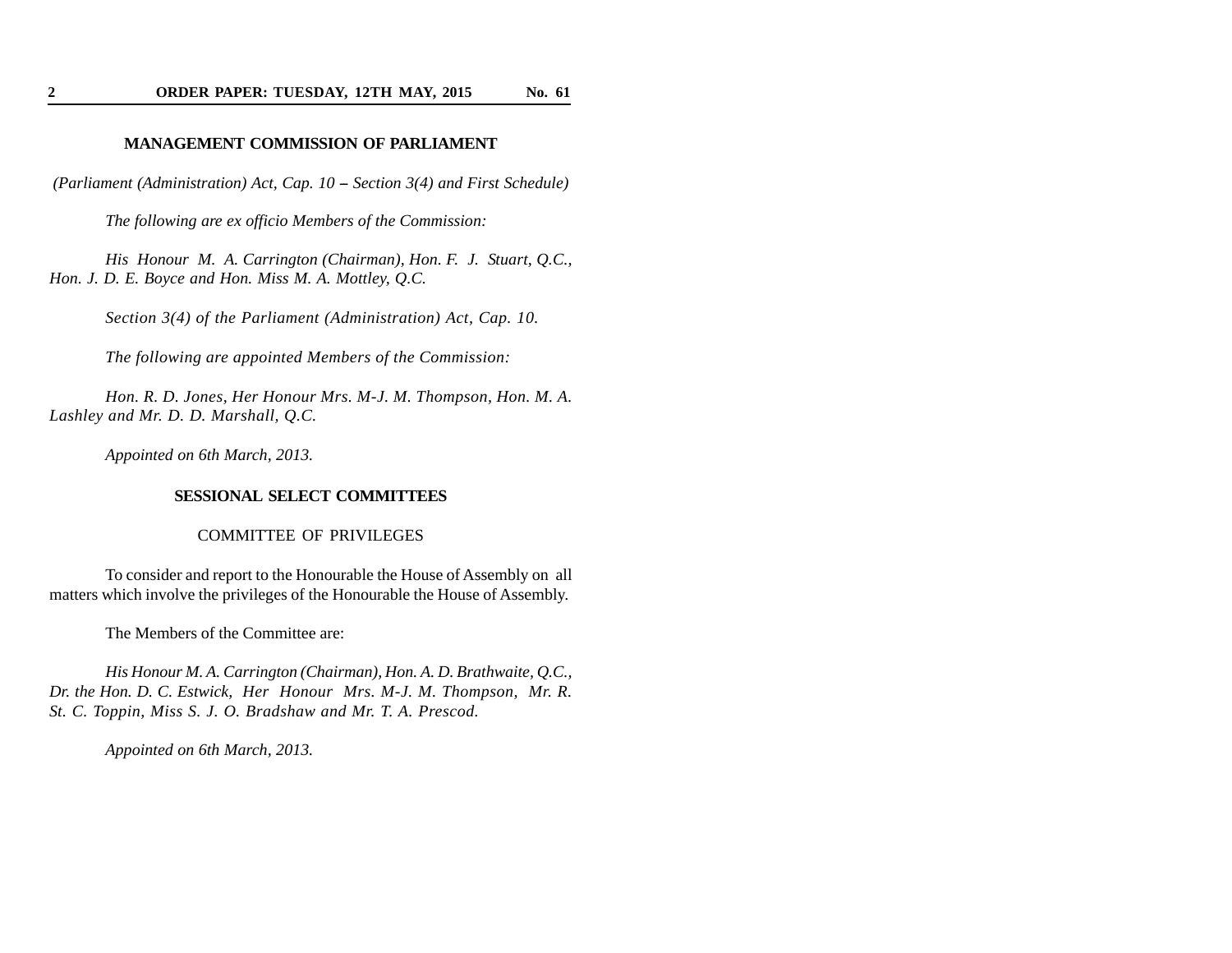## COMMITTEE OF PUBLIC ACCOUNTS

To examine the accounts showing the appropriation of the sums granted by Parliament to meet the public expenditure, accounts of any entities in which Government is a majority shareholder or holds a majority interest and of such other accounts laid before Parliament as the Committee may think fit.

The Members of the Committee are:

*Hon. Miss M. A. Mottley, Q.C. (Chairman), Hon. R. L. Sealy, Hon. A. D. Brathwaite, Q.C., Dr. the Hon. D. C. Estwick, Hon. D. O'N. Inniss, Rt. Hon. O. S. Arthur and Mr. K. D. Symmonds.*

*Appointed on 6th March, 2013.*

## STANDING ORDERS COMMITTEE

The Members of the Committee are:

*His Honour the Speaker (Chairman), Hon. J. D. E. Boyce, Hon. R. D. Jones, Hon. S. D. Blackett, Hon. S. A. Lashley, Hon. D. O'N Inniss, Mr. G . W. Payne, Q.C., Miss C. Y. Forde, Mr. E. G . Hinkson and Dr. M. M. Agard.*

*Appointed on 6th March, 2013.*

#### LIBRARY COMMITTEE

The following are Members of this Joint Committee:

*His Honour the Speaker (Chairman), Hon. J. D. E. Boyce, Hon. D. St. E. Kellman, Hon. R. L. Sealy, Dr. the Hon. D. S. Lowe, Mr. G . A. Clarke,* Lt. Col. J. D. Bostic and Mr. D. G. Sutherland.

*Appointed on 6th March, 2013.*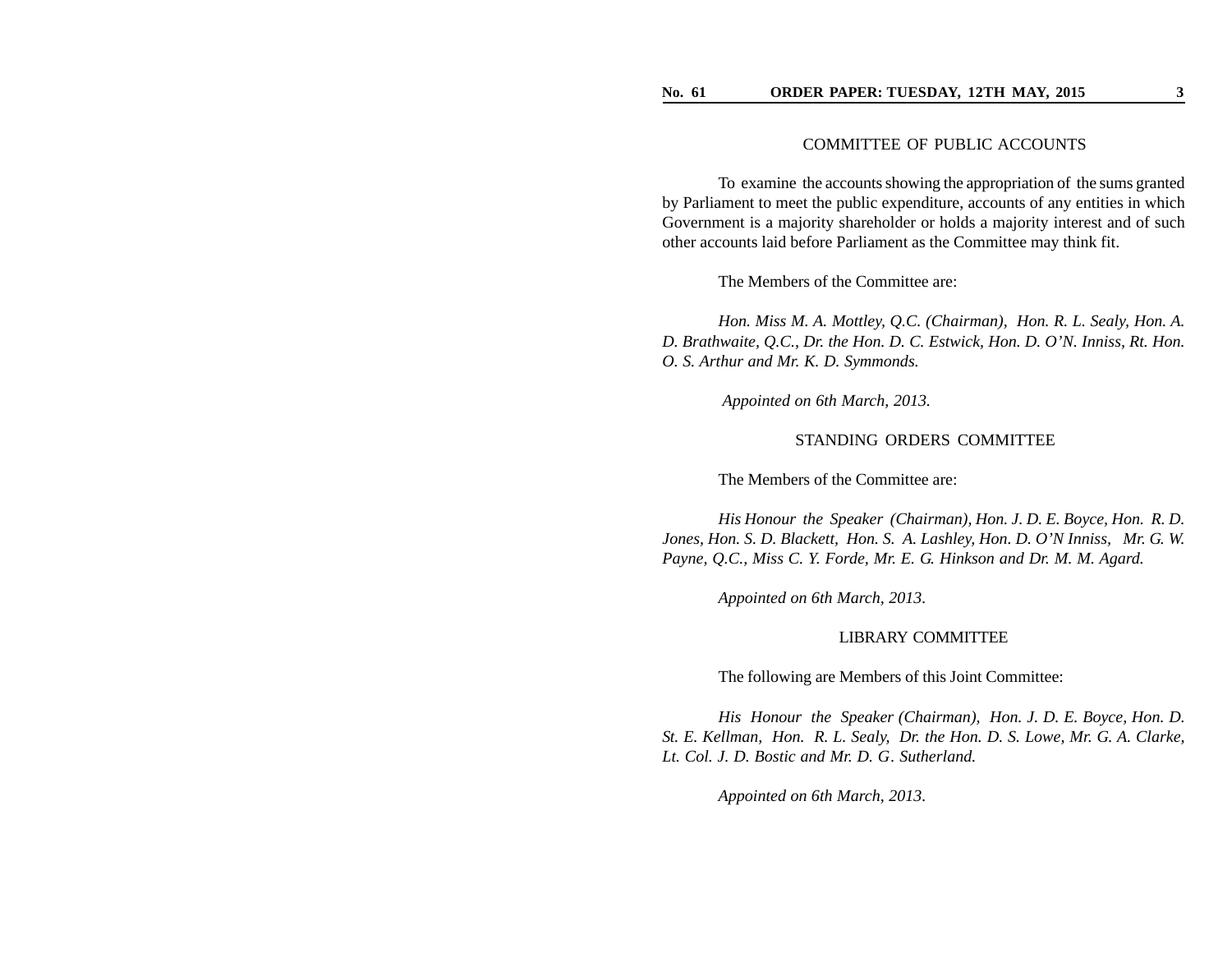5. That this House denounce violence in all its forms and encourage a zero tolerance approach to Domestic Violence and bullying in Barbados.

*Notice of this Resolution was given on 13th May, 2014.*

**4. Mr. E. G. Hinkson:** To move the passing of a Resolution:

That within six months of the passing of the Resolution, the Government of Barbados should lay and have debated in the Parliament Disabilities Legislation providing, *inter alia*, for:-

- (a) respect for the inherent dignity, individual autonomy including the freedom to make one's own choice and the independence of persons with disabilities,
- (b) non-discrimination of persons with disabilities,
- (c) the full and effective participation by and inclusion in society of persons with disabilities,
- (d) the equality of opportunity for persons with disabilities, including in their educational, health, employment, cultural, sporting, recreational and political development, and
- (e) full accessibility for persons with disabilities to the built environment and natural environment, to education at all levels and to employment and entrepreneurial opportunities.

*Notice of this Resolution was given on the 16th March, 2015.*

### **ORDER OF BUSINESS**

#### *(Standing Order 10)*

"Unless the House otherwise directs, the business of each sitting day shall be transacted in the following order –

- (a) Formal entry of His Honour the Speaker.
- (b) Prayers.
- (c) Announcements by His Honour the Speaker.
- (d) Messages from His Excellency the Governor-General.
- (e) Petitions.
- (f) Papers.
- (g) Government Notices.
- (h) Private Members' Notices.
- (i) Notices of Questions.
- (j) Reports from Select Committees.
- (k) First readings of Bills.
- (l) Statements by Ministers.
- (m) Congratulatory and/or obituary speeches.
- (n) Personal Explanations.
- (o) Motions for leave of absence.
- (p) Oral replies to questions.
- (q) Notices of motions for the adjournment of the House on matters of urgent public importance.
- (r) Orders of the day."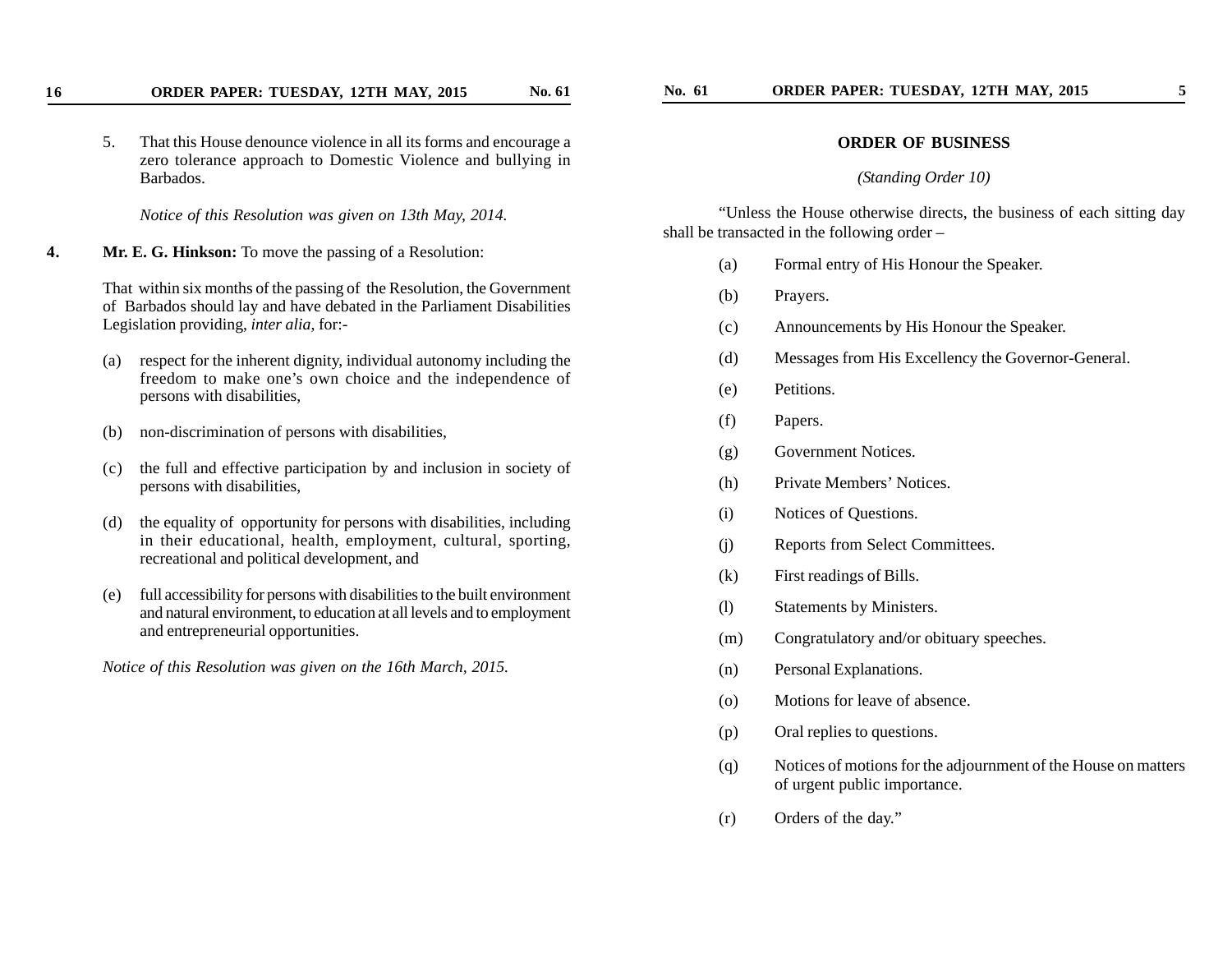# **PRIVATE MEMBERS' BUSINESS**

**1. Her Honour Mrs. M-J. M. Thompson:** To move the passing of a Resolution to take note of the Throne Speech of His Excellency the Governor-General and the determination of the Government to implement the various provisions therein.

*Notice of this Resolution was given on 12th March, 2013.*

**2. Hon. Miss M. A. Mottley:** To move the passing of a Resolution to adopt the Special Report of the Public Accounts Committee laid in the House of Assembly on 16th July, 2013 and agree to the suspension of Standing Order No. 61 for the functioning of the Public Accounts Committee.

*Notice of this Resolution was given on 15th October, 2013.*

- **3. Miss C. Y. Forde:** To move the passing of a Resolution:
	- 1. That the amended Domestic Violence Legislation be laid and debated in the Parliament within 6 months of the tabling of this Resolution.
	- 2. That a study be commissioned the remit of which should be to examine and report *inter alia* on the factors responsible for the increased instances of bullying (especially in schools) and to submit recommendations for the control and reduction of this phenomenon including legislative changes necessary to immediately curb its impact.
	- 3. That the study on bullying be presented to Parliament within 3 months.
	- 4. That within 6 months the Government of Barbados shall present to the country its strategic plan to control and counteract the problem of bullying in Barbados.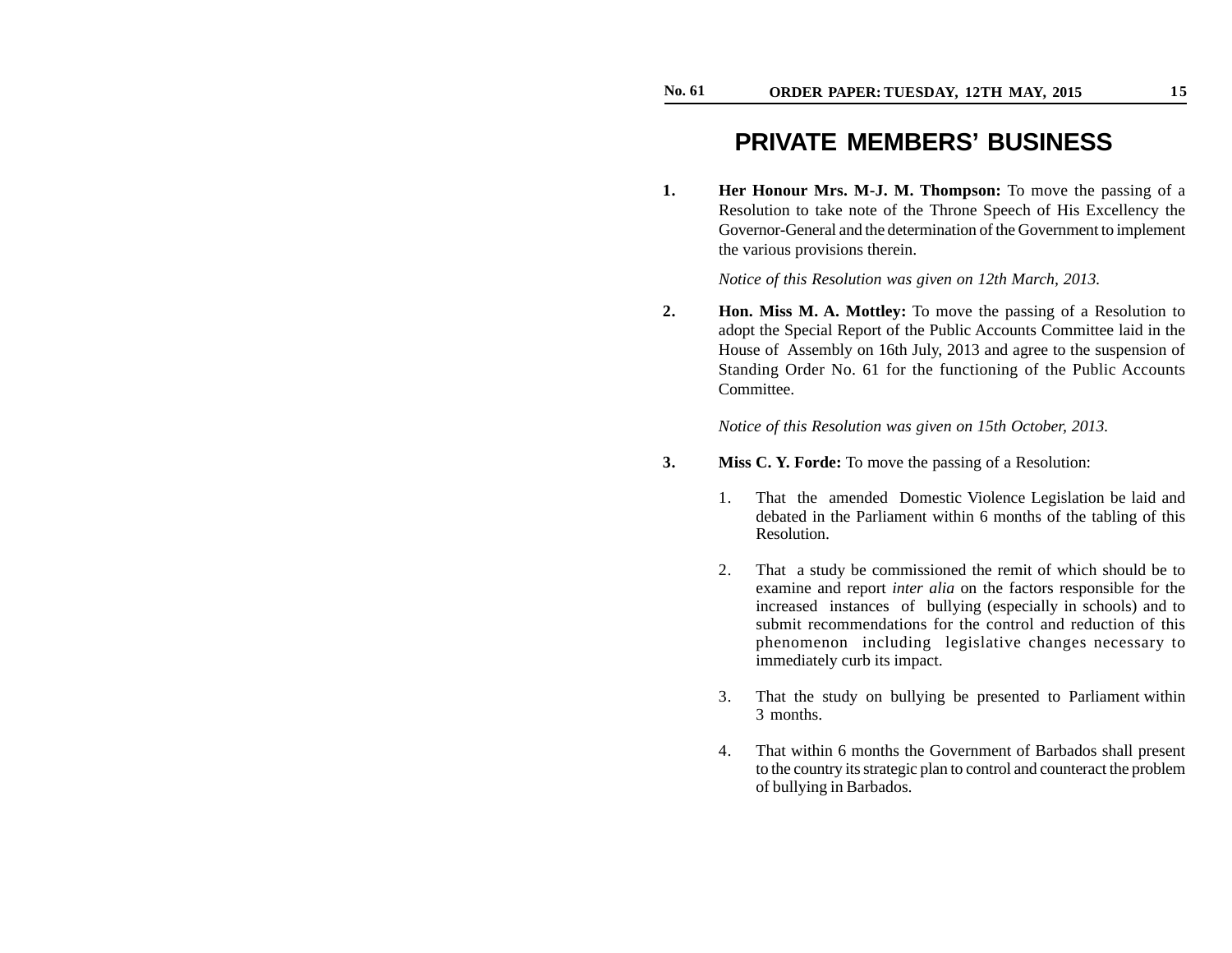If the Minister is aware, will he state what immediate plans there are, if any, for the resolution of these issues which are seriously impacting on the living conditions and welfare of all those property owners and residences within the Zone.

*Notice of this Question was given on 13th May, 2014.*

# **GOVERNMENT BUSINESS**

**1. Hon. D. St. E. Kellman:** To move the passing of a Resolution to approve in accordance with section 5 of the *Crown Lands (Vesting and Disposal) Act,* Cap. 225, the lease to the Caribbean Disaster Emergency Management Agency (CDEMA) of the parcels of land, the property of the Crown, being lots 9, 10 and 11 respectively and situate at Lower Estate in the parish of St. Michael in this Island for the construction of its headquarters, inclusive of a warehouse.

*Notice of this Resolution was given on 6th April, 2013.*

**2. Hon. C. P. Sinckler:** To move the Second Reading of the Customs (Amendment) Bill, 2013.

*Notice of this Bill was given on 24th June, 2013.*

*The Bill was read a first time on 25th June, 2013.*

*The Bill first appeared in the Official Gazette on 1st July, 2013.*

**3. Hon. C. P. Sinckler:** To move the Second Reading of the Excise Tax (Amendment) Bill, 2013.

*Notice of this Bill was given on 24th September, 2013.*

*The Bill was read a first time on 15th October, 2013.*

*The Bill first appeared in the Official Gazette on 21st October, 2013.*

**4. Rt. Hon. F. J. Stuart:** To move the Second Reading of the Public Accounts Committee (Repeal) Bill, 2014.

*Notice of this Bill was given on 30th January, 2014.*

*The Bill was read a first time on 4th February, 2014.*

*The Bill first appeared in the Official Gazette on 10th February, 2014.*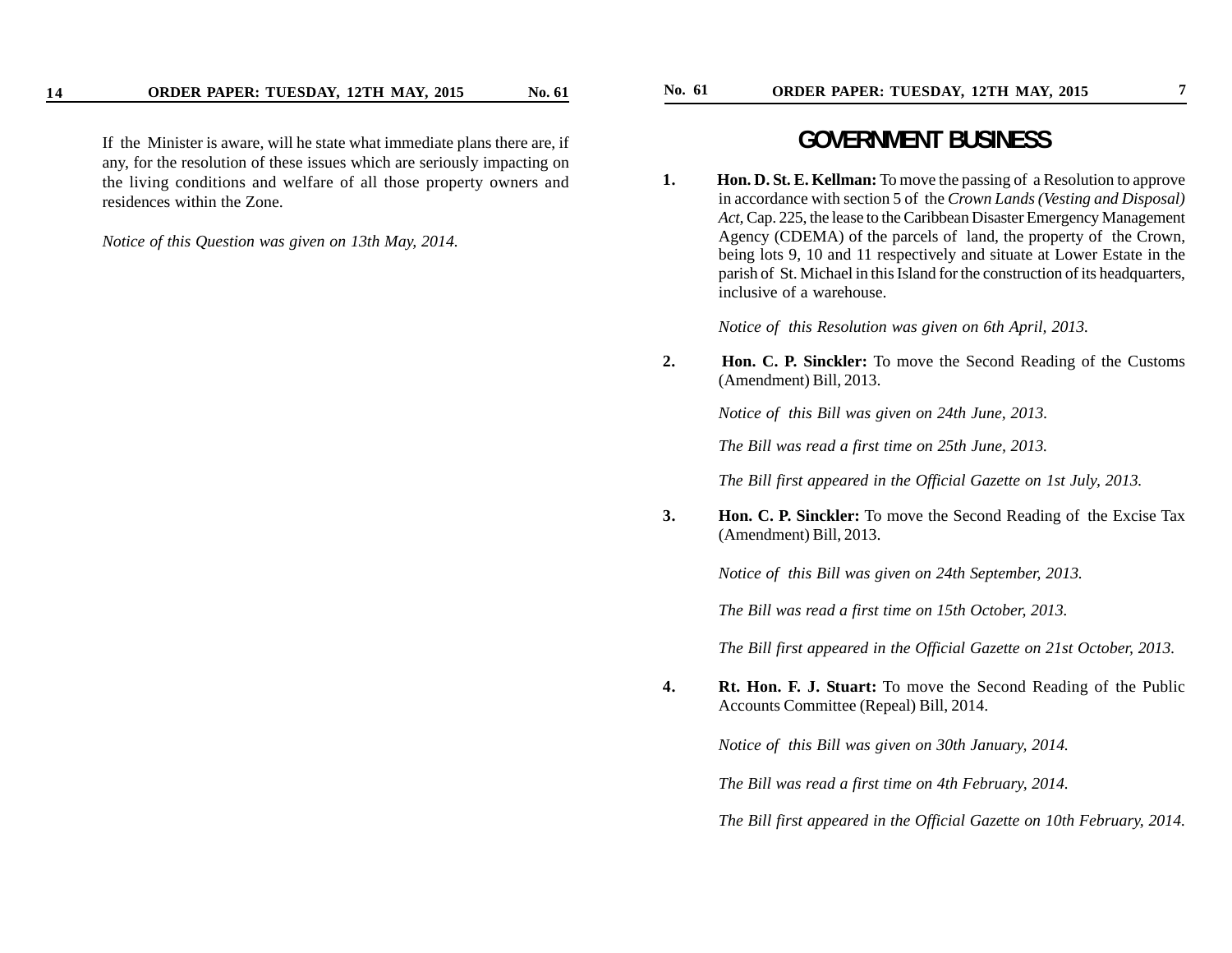**5. Rt. Hon. F. J. Stuart:** To move the Second Reading of the Financial Management and Audit (Amendment) Bill, 2014.

*Notice of this Bill was given on 30th January, 2014.*

*The Bill was read a first time on 4th February, 2014.*

*The Bill first appeared in the Official Gazette on 10th February, 2014.*

**6. Hon. D. St. E. Kellman:** To move the passing of a Resolution to approve in accordance with section 5 of the *Crown Lands (Vesting and Disposal) Act,* Cap. 225, the vesting in the Barbados Agricultural Development and Marketing Corporation of a parcel of land, the property of the Crown, situate at Lower Estate in the parish of St. Michael in this Island, for the proposed construction of its headquarters.

*Notice of this Resolution was given on 26th August, 2014.*

**7. Hon. A. D. Brathwaite:** To move the Second Reading of the Penal System Reform (Amendment) Bill, 2014.

*Notice of this Bill was given on 3rd November, 2014.*

*The Bill was read a first time on 7th November, 2014.*

*The Bill first appeared in the Official Gazette on 24th November, 2014.*

**8. Hon. A. D. Brathwaite:** To move the Second Reading of the Criminal Procedure (Amendment) Bill, 2014.

*Notice of this Bill was given on 3rd November, 2014.*

*The Bill was read a first time on 7th November, 2014.*

*The Bill first appeared in the Official Gazette on 24th November, 2014.*

# **QUESTIONS**

**N.B. Question marked thus \* are for Oral Reply**

**\*1 Ms. Cynthia Y. Forde (St. Thomas): To ask the Minister of Housing, Lands and Rural Development:** 1. Is the Minister aware that: (a) Allen View, Welchman Hall, St. Thomas was selected as one of the districts to be included in the IDB Housing Neighbourhood Upgrade Programme? (b) That the implementation of the programme would bring significant benefits to Allen View? (c) That six (6) years after the release of funds Allen View has not been the beneficiary from any aspect of this programme despite numerous requests from residents and promises from the authorities to implement the project? 2. If the Minister is aware, will he state what immediate plans there are, if any, for the implementation of this project which is critical to the transformation of the living conditions and livelihoods of the residents who eagerly await relief from their current daily challenges.

# *Notice of this Question was given on 28th January, 2014.*

**\*2 Ms. Cynthia Y. Forde (St. Thomas): To ask the Minister of Environment and Drainage:** 1. Is the Minister aware: (a) That Allen View, Sturges, Carrington Village, Welchman Hall, Bryan's and Bloomsbury are communities included in the new boundary of the Zone of Special Environmental Control? (b) That property owners and residents within this Zone of Special Environmental Control have been prevented from constructing new homes and other structures? (c) That those property owners and residents are prevented from engaging in large scale agriculture with the result that large tracks of land remain fallow? (d) That some householders have been denied water connections for domestic use despite numerous applications for the service? (e) That property owners are still required to keep the vacant lots free of bush and to pay exorbitant Land Tax Bills annually but because of the zoning requirement are unable to benefit from their investment? (f) That large tracts of land have been compulsorily acquired for the expansion and redevelopment of Harrison's Cave and property owners have not yet received any compensation?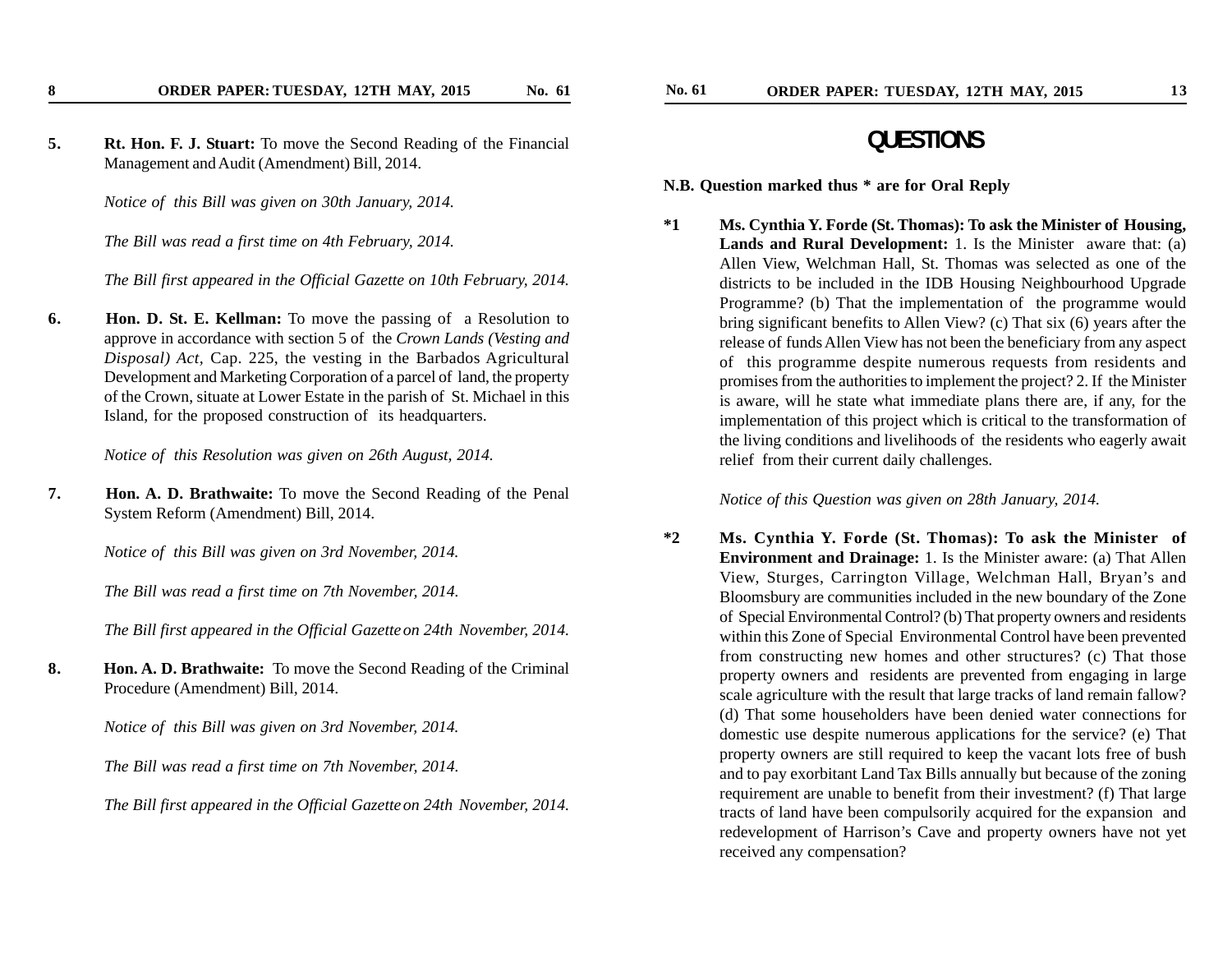| 9. | <b>Hon. A. D. Brathwaite:</b> To move the Second Reading of the Offences<br>Against the Person (Amendment) Bill, 2014. |
|----|------------------------------------------------------------------------------------------------------------------------|
|    | Notice of this Bill was given on 3rd November, 2014.                                                                   |
|    | The Bill was read a first time on 7th November, 2014.                                                                  |
|    | The Bill first appeared in the Official Gazette on 24th November, 2014.                                                |
|    | On the 27th day of January, 2015 Hon. A. D. Brathwaite spoke and<br>moved that the Bill be read a second time.         |
|    | Hon. S. A. Lashley spoke.                                                                                              |
|    | Hon. D. O'N. Inniss spoke.                                                                                             |
|    | Mr. J. D. Paul spoke.                                                                                                  |
|    | Rt. Hon. O. S. Arthur spoke.                                                                                           |
|    | Hon. M. A. Lashley spoke.                                                                                              |

**10. Hon. A. D. Brathwaite:** To move the Second Reading of the Constitution (Amendment) Bill, 2014.

*Notice of this Bill was given on 3rd November, 2014.*

*Further consideration of the Bill was postponed.*

*The Bill was read a first time on 7th November, 2014.*

*The Bill first appeared in the Official Gazette on 24th November, 2014.*

**11. Rt. Hon. F. J. Stuart:** To move the Second Reading of the National Registration Bill, 2015.

*Notice of this Bill was given on 3rd February, 2015.*

*The Bill was read a first time on 10th February, 2015.*

*The Bill first appeared in the Official Gazette on 23rd February, 2015.*